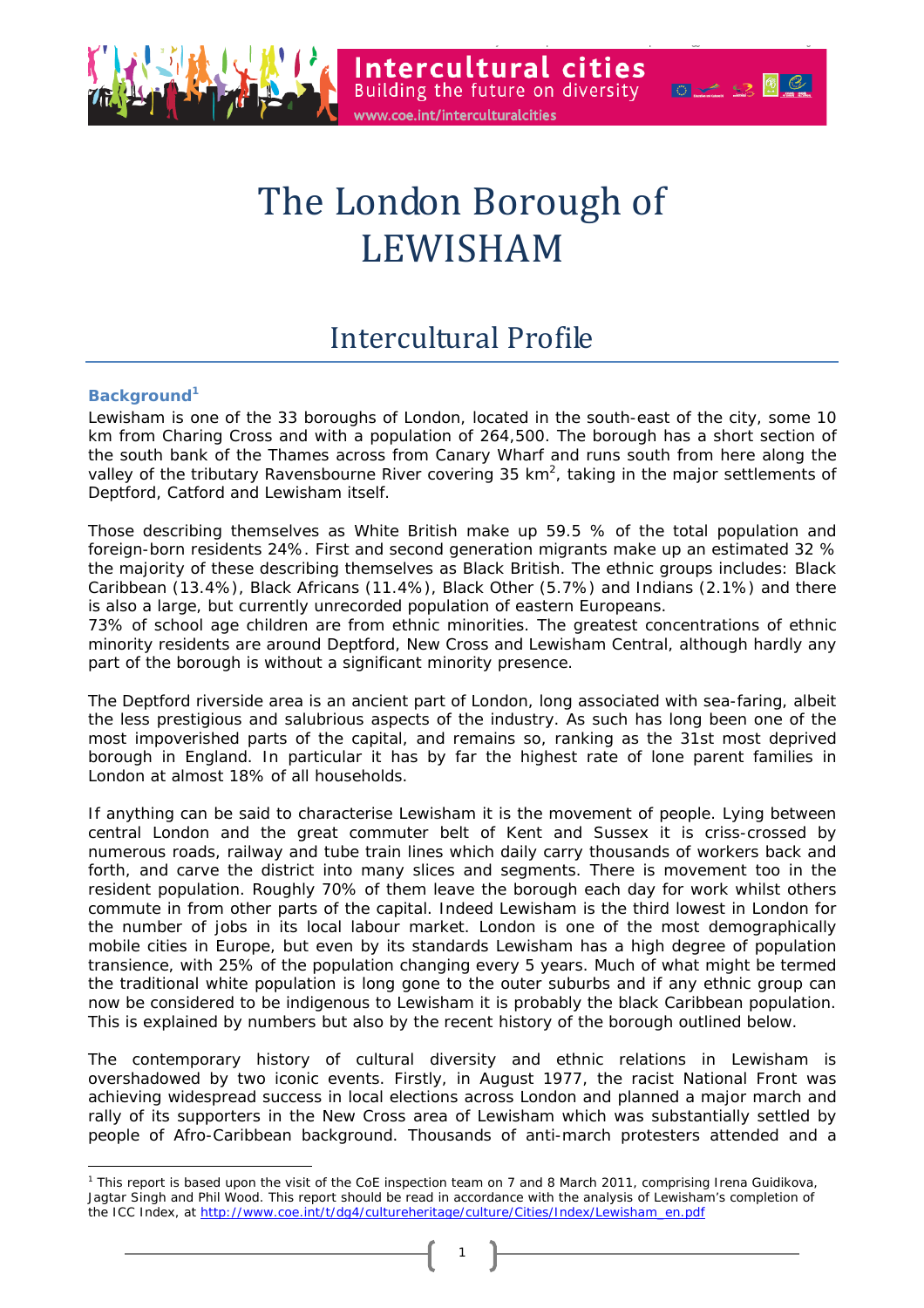clash ensued between them and the police defending the marchers, who were ultimately prevented from holding their rally. 214 people were arrested and at least 111 injured and the event became known as the 'Battle of Lewisham'.

Then in January 1981 a devastating house fire in New Cross killed 13 young black people during a birthday party. It has never been determined whether the fire was accidental or caused deliberately, but many people were shocked by what they perceived as the indifference of the white population, and accused the London Metropolitan Police of failing to undertake a serious investigations. No-one was ever been charged in relation to the fire, but the event is highly significant in that it mobilised political activism amongst ethnic community minorities and (it is said) sensitized the local authorities to take a far more proactive approach to ethnic relations than was generally the case in Britain at that time. It is suggested that as a consequence of these two events, authorities in Lewisham have subsequently striven to be (and to be seen to be) at the leading edge of good practice.

#### **National context**

It is necessary to understand that by the standards of much of Europe, local government in the UK has been highly centralised and is regulated, and largely financed by national government. A comprehensive system of common institutions, standards, procedures, templates and performance measures, backed by a regime of annual inspection with incentives and penalties, has been in place for several years. Whilst this has generally led to a rise in standards of governance it has not necessarily allowed much space for individuality or innovation at the local level.

One example of this is that the term 'intercultural' has not been adopted by the national government in any of its policy guidelines, and the UK did not taken an active role in promoting the European Year of Intercultural Dialogue. As a consequence, the terminology is almost completely absent amongst UK local authorities also. This is not to say that there is no understanding of the issues underlying interculturalism, and there has been a lively debate about whether the historic British approach of laissez-faire multiculturalism should be reformed. However, the predominant model adopted in UK local authorities over the last decade is very much home grown and described in different terms, as 'community cohesion' or 'community integration'. It has been characterised by a high degree of concern and intervention in the management of relationships between ethnic, cultural and faith groups, often connected to a high profile security presence. Paradoxically however, there has been a parallel decline in social cohesion and economic egalitarianism and Britain is by some margin the most economically unequal society in western Europe, and this can be seen in sharpest focus in London.

It is also worth mentioning the Equality Act 2010. This replaces previous anti-discrimination laws with a single Act. A key measure in the Act - the public sector Equality Duty - came into force on  $5<sup>th</sup>$  April 2011. The Equality Duty ensures that public bodies consider the needs of individuals in their day to day work - in shaping policy, in delivering services and in relation to their own employees. The new Equality Duty covers the following protected characteristics (age; disability; gender reassignment; pregnancy and maternity; race; religion or belief; sex; and sexual orientation). One of the key aims of the Equality Duty is that public bodies show due regard to the need to foster good relations. This involves tackling prejudice and promoting understanding between people who share a protected characteristic and others.

Since May 2010, the new Coalition government has declared its intention to break down the highly centralised and prescriptive system of regulation and management of local government and to give communities a much greater say, through what is called the Localism Agenda and the Big Society initiative. It is likely that 'community cohesion' will be quietly dropped while 'state multiculturalism' has been explicitly dubbed a failure by Prime Minister Cameron. Although the new government has declared its intention to reverse the trend in inequality and social mobility, it does this against a backdrop of the most severe cuts in public sector spending in living memory.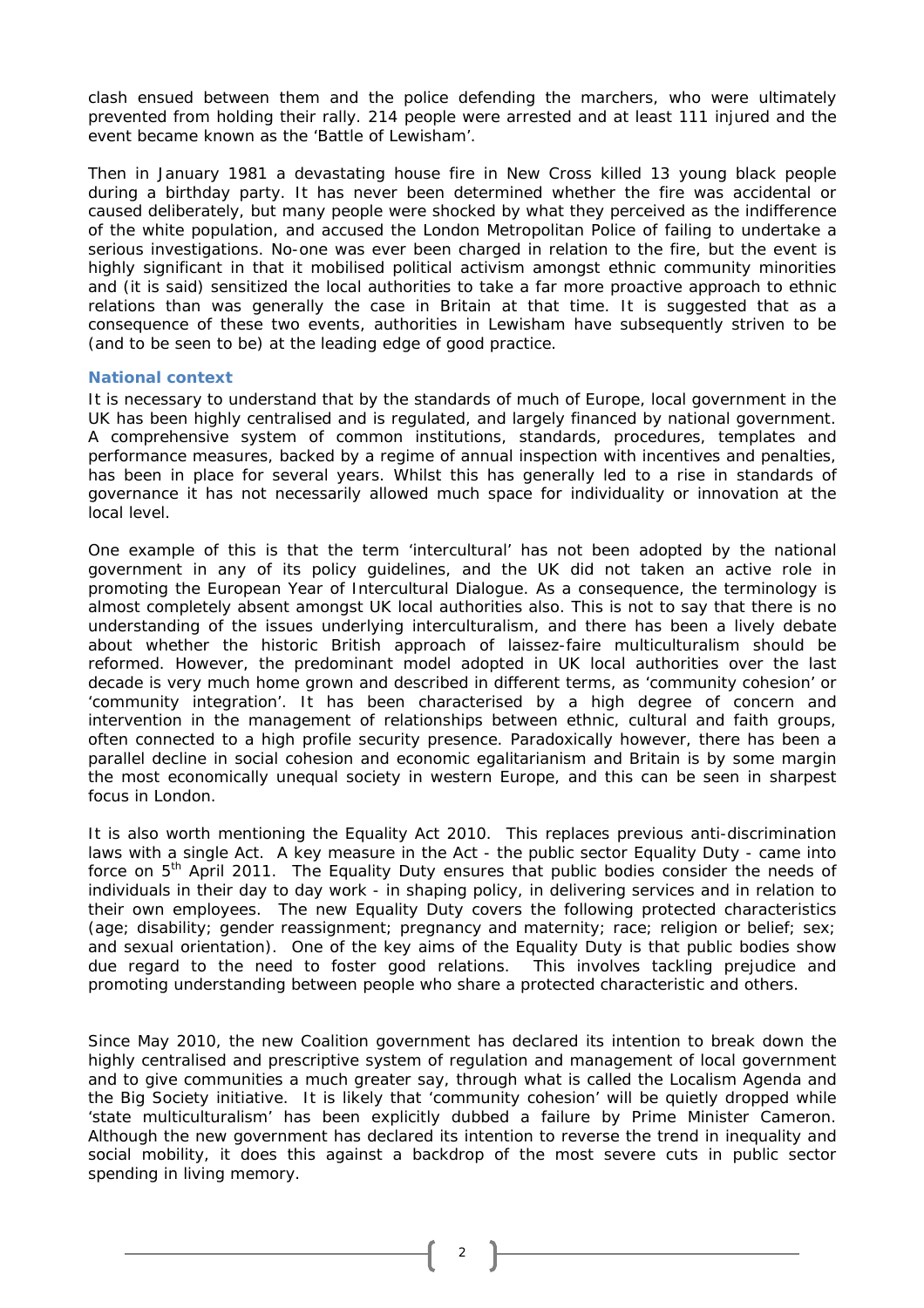Meanwhile, London can probably claim to be the most multi-ethnic, multilingual and multifaith city in the world and with the lowest levels of ethnic segregation, and it is in this context, as much as in that of the UK as a whole, in which Lewisham should be understood.

#### **The Lewisham way**

Notwithstanding this picture of a highly regulated and centralised UK painted above, Lewisham has prided itself on pursuing a rather individual and distinctive course, regardless of who is in power just up the river Thames in Westminster. For example, Lewisham is one of only 13 local authorities in Britain to break with the traditional British structure of local governance and to adopt a new system with the option to appoint its own directly-elected executive mayor. Since 2001 the Mayor has been Sir Steve Bullock, who is now a well-known figure in local government circles. The presence of a directly-elected Mayor significantly changes the dynamics of local power and accountability. Mayor Bullock can and will reach beyond the bureaucracy to directly connect with anyone in the borough who wishes to make representations to him. He believes that both the public and the staff of the local authority prefer a system in which there is no ambiguity about where the buck ultimately stops.

The picture presented to us by various officers and elected members of the Council is that Lewisham sets its own values and derives its policies and programmes from these, rather than unquestioningly following the line recommended by central government. A good example of this is Lewisham's Sustainable Community Strategy<sup>2</sup> in which it accords a much higher priority to reducing inequality than has been the norm in the UK. Lewisham has probably gone further than most other Labour-controlled boroughs in the devolution of decision-making and in the out-sourcing of services to other providers, which will be discussed under the section on Governance and Participation.

Finally, Lewisham is probably the only local authority in the UK which has been pursuing an explicitly intercultural approach, and it has been doing this for several years prior to its acceptance into membership of the ICC network. This dates back to the period 2005-7 when it hosted a case study as part of the original Comedia Intercultural City research project.<sup>3</sup> The outcome of this work will be discussed below in the section on Planning and Public Space.

But whilst the borough administration takes a singular approach, it could also be argued that Lewisham is simply part of a much larger and more important entity which is London. It is said that most local residents if asked their identity would probably describe themselves as Londoners first, secondly might cite their ethnic group or religion and after that might name their immediate neighbourhood, but few would include the borough of Lewisham in the combination. It may be the body which collects Council Tax from them and empties their dustbins but the London Borough of Lewisham does not generate an emotional charge or a clear territorial identity for them.

On the specific question of cultural diversity there is the sense that Lewisham – like much of the rest of London – sees itself as post-racial, ie that the city has been so diverse for so long that this is now normal and unremarkable and that most people only really start to think about it when they are outside London and presented with less diverse or less integrated scenarios. It is suggested that even within the context of London Lewisham is exceptionally wellintegrated because it is more socially and economically homogeneous so, for example, most young people attend the same highly-diverse public sector schools. But this 'London-ness' is also seen as a source of one of the borough's more serious problems, a high degree of atomisation in which many people feel isolated from their families, neighbourhoods and other social networks. London for many is a place driven by opportunity and adrenaline which tends to sort people into social networks around work or leisure, leaving little space or need for

 $\overline{a}$ <sup>2</sup> "Shaping Our Future, 2008-2020", available at

http://www.lewisham.gov.uk/CouncilAndDemocracy/StrategiesPlans/StrategyDocuments/SustainableCommunityStrate gy.htm

<sup>3</sup> The Comedia report of that study "Knowing Lewisham" may be accessed at http://www.coe.int/t/dg4/cultureheritage/culture/cities/Publication/Lewisham.pdf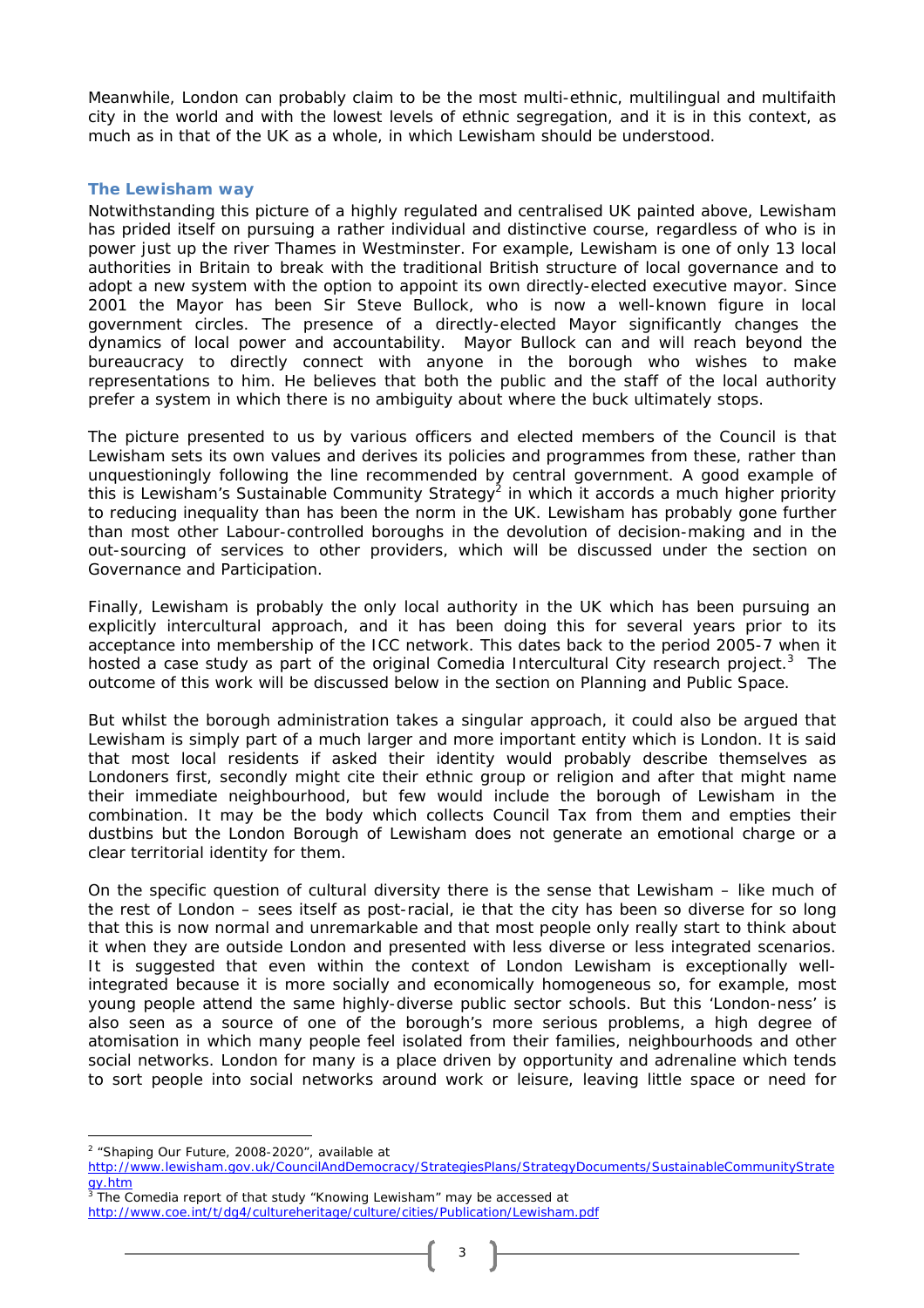neighbourliness. Connected to this is a growing concern with alienation between people of different generations.

#### **Planning and Public Space**

As stated above, Lewisham first participated in the Comedia Intercultural City research project, and took a particular interest in its application to the public realm. Lewisham originally invited Comedia into the borough because it was concerned at the quality and the level of usage of much of its public realm and yet felt it didn't feel it understood what the population, in all its diversity, really wanted from its public buildings, thoroughfares, markets, parks and play spaces. It was also concerned with public fear of crime (real and perceived) and how this influenced the way in which people used spaces and moved around.

The project introduced new ways of intelligence-gathering and communication between the Council Planning department and the public and led to a much richer conversation than had ever been held before. This in turn led to a strategic vision and, in the interim, several specific projects. For example the Deptford/New Cross suffers particularly from the divisive effects of railway lines, severely limiting the scope for movement across the area and creating pressure points at a limited number of underpasses and bridges, some of which were considered dangerous or risky. These have now been much improved as part of a network of attractive spaces and thoroughfares (including Fordham Park, Giffin Square and around the Albany theatre) which make the district feel much more legible and accessible. An example of this is the transformation of a forbidding wasteland next to Deptford railway station into a welcoming space with regular events and community-owned shops and cafes, the Deptford Project.





**Figure 1 The Deptford Project - Before and After**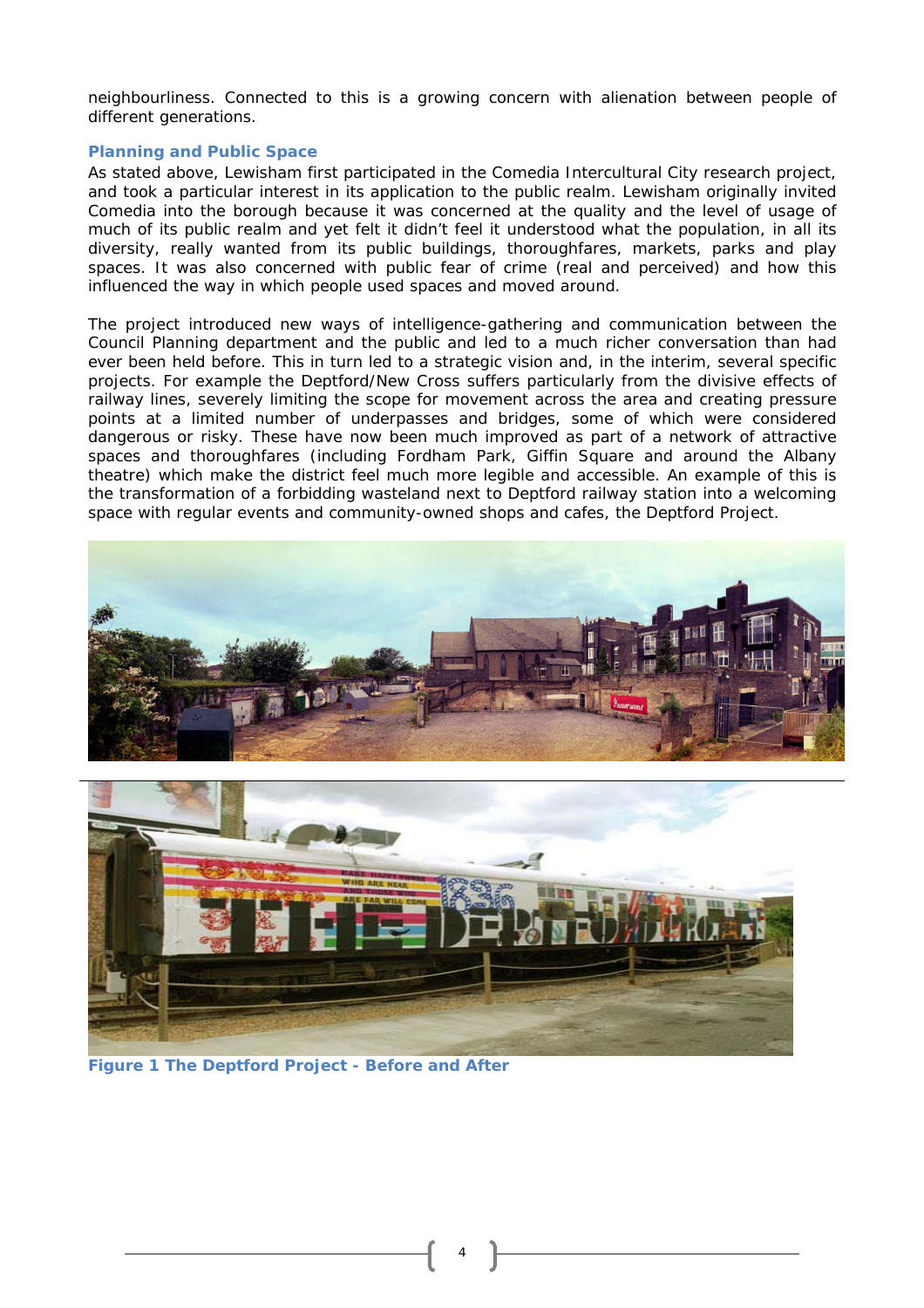

In Pepys Park young people were invited into the process of designing and making a new playground area. At Ladywell Fields, an area of non-descript parkland and a fenced off river were restored to public use with EU Funding, the involvement of a park user group and the reinstatement of a park warden and a 'Rivers and People Officer'.

Meanwhile, the problem in Lewisham Central was a severe lack of places for people to sit or safe places for youngsters to hang around. New seating and the designations of several safe havens, including the library have improved things greatly.

More than the physical and aesthetic improvements to the borough, the planning officials also cited the improved cultural competence and confidence of officials and the improvement in relations with the general public.

One of a number of major regeneration projects in the borough will be the Surrey Canal development involving the proposed transformation of a large area of land around the New Den, the home of

Millwall Football Club. As well as being the most explicitly intercultural of the physical improvements, this is a remarkable project for a number of reasons. Firstly, the private development partner for the scheme is Renewal, a multi-ethnic company with a deliberate agenda to initiate projects which will encourage intercultural living. Indeed, the extent of Renewal's partnership with LB Lewisham includes a financial contribution towards the cost of membership of the ICC network, which is certainly a first.

The aim of Surrey Canal is to create a space which will bring the residents of borough together by appealing to some of their strongest passions. The plans promise:

- A borough wide destination focusing on sports and healthy living, which will include a regional sports centre for London and the South East
- 2,000 new jobs
- Better connections and improved transport links including a new station at Surrey Canal Road on the East London Line phase 2 extension
- A Multifaith Community Centre
- Business and Creative Incubation Centres
- An improved stadium for Millwall Football Club
- New and enhanced publicly accessible open space
- 2,500 new homes.

It is the Multifaith Centre which particularly interests us here. Renewal aims to achieve something which, to their knowledge, has not been attempted anywhere else in the world – a collection of many different places of worship under one roof. Although plans remain flexible, the building is likely to feature a common entrance of central space and then separate worship rooms for between 6 and 10 different faith, and capable of holding several thousand people at any time. Over 70 local faith groups have been canvassed on their opinion. Rogers, Stirk,

5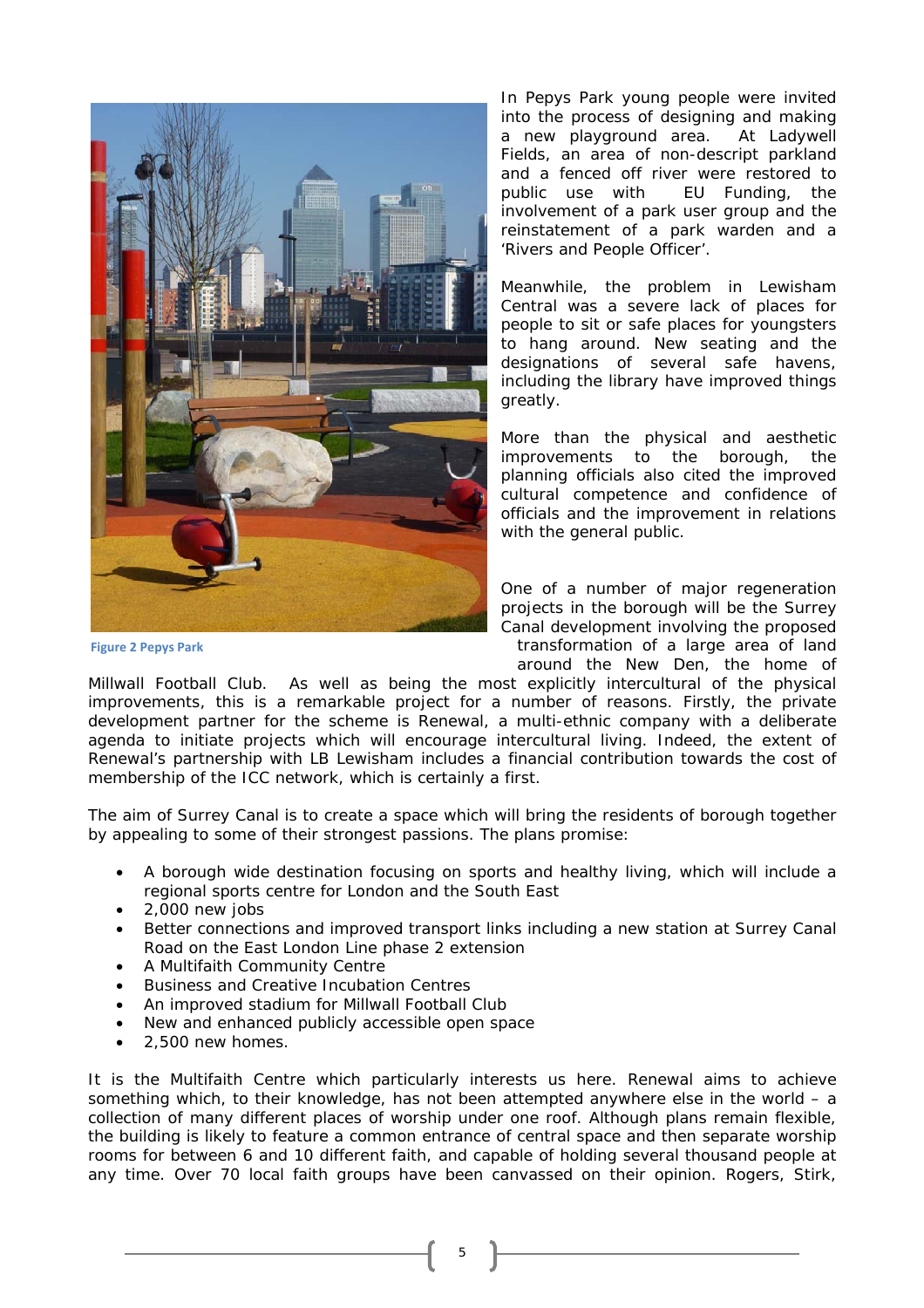Harbour and Partners will be formally appointed for the detailed design of the Multifaith Centre once outline planning consent has been granted.

Although this is intended to be a facility to serve south east Londoners as a whole, It responds to problems specific to Lewisham, namely that there has been a burgeoning of the size, number and variety of faith groups in the borough and due to inadequacy of facilities many have found themselves using highly unsuitable premises, resulting in great inconvenience to themselves and surrounding residents. In our questioning of the project architect it is clear Renewal is still some way from finalising its brief for the project and is still open to ideas on what else it might contain. For example asked about whether it will also be a place of public education about different religions, thereby continuing artefacts and texts on public display<sup>4</sup>; or whether there might be a link up with an academic institution to foster interfaith research and the training of priests and imams.



**Figure 3 The New Den: now and as projected** 

Another audacious aspect of the proposal is its location adjacent to the New Den football stadium. Millwall, and specifically its fans, have a rather special reputation in English football. Whilst no club in the league can ever claim to be completely immune from hooliganism and racism, such behaviour has been largely eradicated from the game over the last two decades. Despite concerted action by the club (as part of the Kick Racism out of Sport Campaign) Millwall supporters retain a reputation as the most intransigent of crowds and, as recently as 23 April 2011, a visiting black footballer made a complaint against the club, stating he had "Never seen a more racist and abusive crowd".

This emphasises the challenge ahead but, if Renewal, LB Lewisham and the football club are able to successfully establish Europe's largest interfaith centre next door to the New Den, their achievement will be all the more impressive for it.

## **Inter-faith issues**

The preceding section already brings to attention the importance of faith and religious issues in Lewisham. As already stated, Lewisham is characterised by a high degree of demographic transience and social atomisation and traditional bonds of neighbourhood or ethnic and national identity are not as strong as might usually be encountered elsewhere. This might well explain why religion seems to have emerged as the strongest form of social bonding and identification for many Lewisham residents. This may in turn explain why the local authority has accorded a level of prominence to religion that might be considered unusual in many other parts of Europe. Traditionally in Britain, as well as elsewhere, local government has sought to maintain a clear line of distinction and a distance between itself and religion. Secularism is the norm, extending in France for example to a severely policed *laïcité*.

Certainly in Britain since Part 2 of the Equality Act 2000 came into effect in April 2007 it has been unlawful to discriminate on grounds of religion or belief and this has begun to blur the traditional divide. But strict secular separation seems never to have been the case in Lewisham where for many years the local authority has sought to actively engage with religious groups, particularly through a series of 'Having Faith in Lewisham' conferences and a Faith in Lewisham

 $\overline{\phantom{a}}$ <sup>4</sup> In this case we would recommend looking at the Intercultural Centre in Oslo.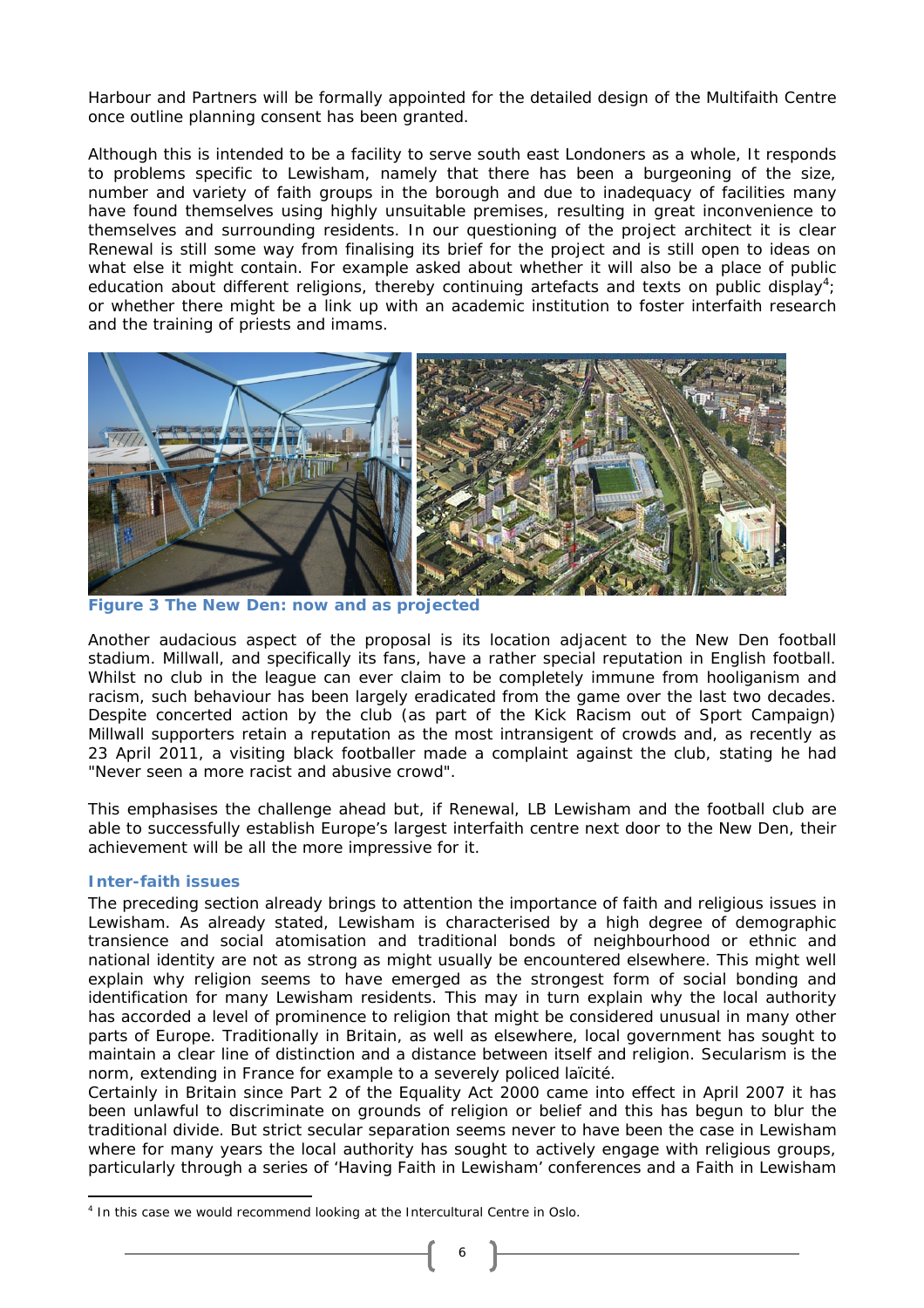Network in which the Mayor takes a prominent role. The council has a dedicated Faith and Social Action Officer and has a specific budget offering a small grants scheme to faith-based organisations – something which would be considered beyond the pale in many other places.

Lewisham explains its distinctive approach by pointing to the large numbers of residents who subscribe to a religion and of the rapidly growing number of groups (over 200). As already noted, this can lead to problems if not regulated, but on a more positive level these faith groups are seen as having a vital social role to play. Without ever directly engaging with the act of worship or with proselytizing, the Council believes that one of the best and most costeffective ways of communicating with many of its residents is through their membership of faith groups.

The role of the Faith Officer has been to establish relationships and build trust, both with the Council and between different denominations. Interdenominational conflict within a single faith can be just as challenging as between the different faiths. From this basis of trust dialogues are encouraged around shared values and positive solutions to social issues such as supporting the elderly, young people or promoting cohesion.

Now that many groups are amassing large congregations and economic power, it is expected they will begin to seek greater political influence. The British electoral system currently makes it difficult for minority interests to find representation so groups are exploring other ways of making their views known, particularly through direct contact with the Mayor. There seems to be an assumption in Lewisham that faith groups will continue to grow in size and importance and will assume greater influence and authority in the future, so rather than try to deny this the borough trying to design a system of governance that takes account of it.

#### **Governance and Participation**

Whilst the Coalition government is trying to introduce a new concept of governance across the UK call The Big Society, Lewisham likes to argue that it is well ahead of the trend in terms of the devolution of power and services and the encouragement of active citizenship. The local authority has long since ceased considering itself as a service-delivery organisation and prefers to take a strategic and facilitating role.

It was difficult for our team to verify the extent to which services have been successfully devolved in Lewisham because the great majority of people we interviewed were from the local authority. It should be a priority for a second visit to hear the testimony of civil society organisations and social enterprises on the matter.

Lewisham is proud of it attempts to engage more people in the deliberative process of local governance. It has created a Strategic partnership which brings together representatives from public, private, voluntary and community sector organisations. It sets the broad strategic direction for the Borough and develops new ways of working together to each economic, social, and environmental goals.

The Borough employs a Local Assemblies Manager and a team of 6 co-ordinators, which is given a high priority by the Mayor and will be protected from spending cuts. Each of its 18 wards have a local forum (chaired by a councillor) which meets quarterly to discuss local issues such as transport, anti-social behaviour, and the environment. They have a small funding allocation of £18,000 to make things happen. They are managed in such a way as to avoid being dominated by organised lobby groups and to encourage strangers to meet and interact. They also encourage cross-fertilization of ideas between different ward forums. So, for example, one area has established a social enterprise called 'Lee Green Lives' to encourage local ownership of shops and other assets and this is now being copied by other areas.

Lewisham admits that the devolution of power is not always acceptable to some councillors who see it as an undermining of their own role as elected representatives, but they accept that this trend can only accelerate. They now consult and support bloggers, tweeters and online networks to monitor local concerns, canvass opinion and assess the effects of new initiatives.

7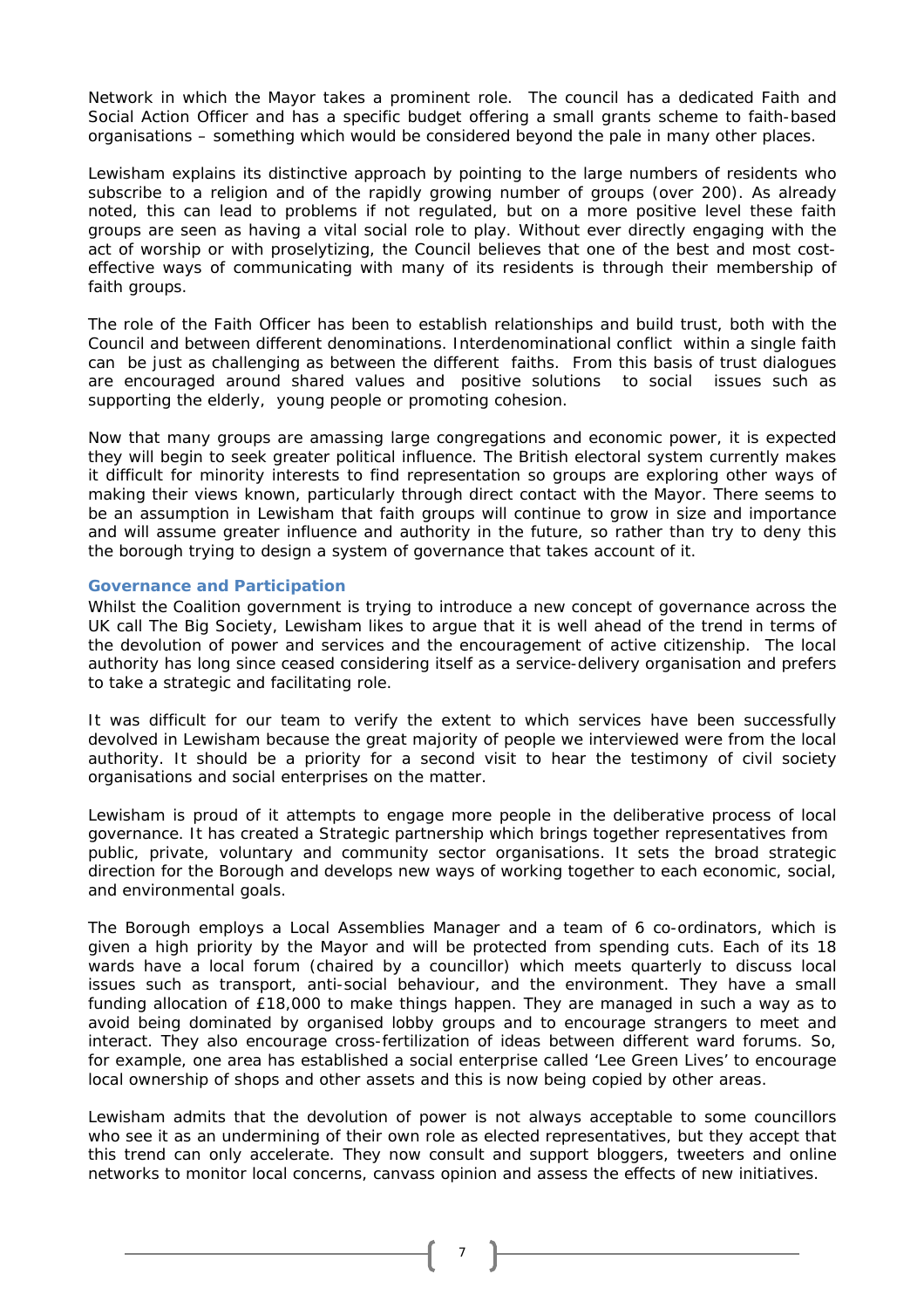During 2010 the Council initiated a form of participatory budgeting and asked people how they would like to distribute the forthcoming public expenditure cuts. 2500 people took part<sup>5</sup>. Now during 2011 Lewisham will host a rather special project to create 'conversations' in neighbourhoods. The aim is to increase awareness of the richness and diversity of local people, to discover hidden talents, create a greater sense of connection and belonging and create collaborations between people who wouldn't normally meet<sup>6</sup>. The Project is the idea of writer Theodore Zeldin, author of 'An Intimate History of Humanity', and is in association with the National Portrait Gallery and the National Health Service. The BBC is also making a radio documentary about the project. The eventual aim is in each neighbourhood to connect together groups of up to 200 people from all walks of life who would not normally belong to such a diverse group.

The Council also collaborated with the RSA to map social networks in localities and New Cross Gate was used as a guinea pig. It produced some surprising and enlightening findings about people's social connections in a diverse community and found that the supermarket tended to be the hub of modern communities<sup>7</sup>.

Participation is also at the heart of the council's strategy for urban regeneration. For example, in preparing its current strategy<sup>8</sup> they began from the basis of a set of values that mattered to local people rather than is often the case, from a set of economic or political imperatives. Large numbers of local people were recruited and paid to serve on consultative panels. Young people were taken to different parts of the borough they didn't know to interview others so they could get a deeper understanding of the competing priorities. And because many council staff live locally they also provide a valuable sounding board. This ethos has embedded itself in many officials who now see it as their responsibility to talk to the public at all times. They have also introduced a scheme to allow officials to be released from their normal work and nominate themselves to join other projects or teams. This ensures that departmental silos are broken down. This is particularly important in departments that traditionally struggle to recruit many ethnic minority staff.

The Council is also funding community radio stations as a way both of communicating with specific communities and also encouraging the stations to develop as enterprises and job creators.

Last, but by no means least, special mention should be made of one of Lewisham's most important innovations in governance and participation: the Young Mayor. Many local authorities have adopted the idea of youth parliaments but these can often appear tokenistic. On the other hand the Lewisham Young Mayor seems a much more robust attempt to put real power and responsibility in the hands of young people and treat them seriously. The Young Mayor is elected by direct ballot every year and  $-$  along with a cabinet of young advisors  $-$  is given a budget (£30,000 per annum) to initiate a programme of work, as well as to scrutinise the work of Sir Steve Bullock and the Council.<sup>9</sup>

 $\overline{\phantom{a}}$ 

<sup>&</sup>lt;sup>5</sup> The extensive findings can be consulted at http://www.lewisham.gov.uk/NR/rdonlyres/4ABAC273-5055-4FED-A462-9E4251C36A54/0/Item8Appendix1017November2010.pdf

<sup>6</sup> http://bemoreblog.co.uk/conversation-dinner-at-the-horniman-museum-cafe-20-january-2011/

<sup>7</sup> Full report at

http://www.thersa.org/\_\_data/assets/pdf\_file/0006/333483/ConnectedCommunities\_report\_150910.pdf

<sup>8</sup> See http://www.lewisham.gov.uk/CouncilAndDemocracy/StrategiesPlans/PeopleProsperityPlace.htm

<sup>9</sup> See http://www.lewisham.gov.uk/CouncilAndDemocracy/ElectedRepresentatives/TheYoungMayor/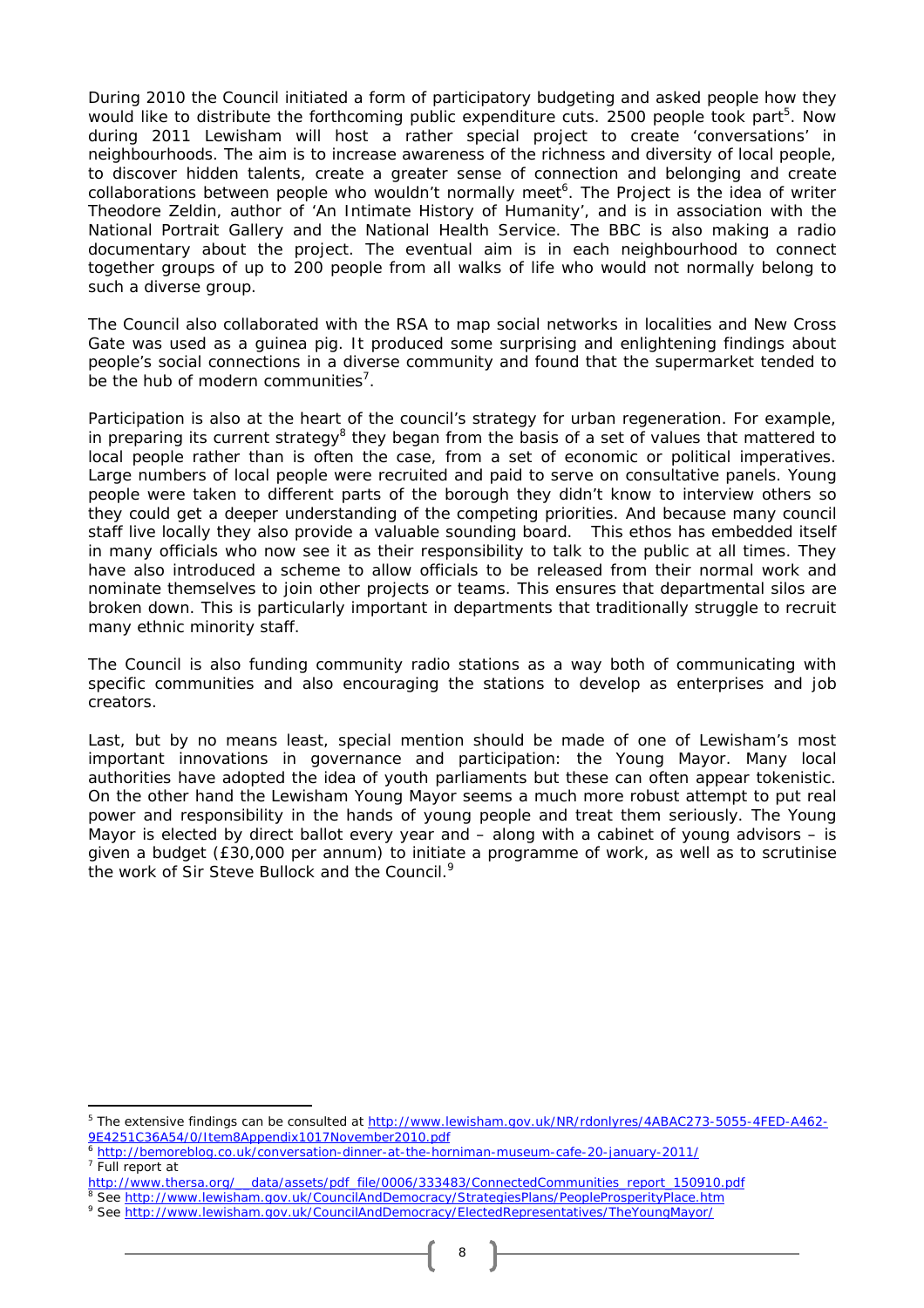

**Figure 4 The Young Mayor and his advisors in action** 

Having met several past and current young mayors and advisors they demonstrate a high level of self-confidence and understanding. They have travelled extensively around Britain and the rest of Europe and this has helped them to appreciate what has been achieved in Lewisham. They have encountered few other places where young people's participation in the democratic process is taken so seriously. Also they have noted how much more diverse Lewisham is and, importantly, how much more comfortable it seems with its diversity, than most other places. They concur that whilst Lewisham may not be the most comfortable of places to live, and that it can at times be quite threatening particularly for young people, few of the district's problems are attributable to ethnic divisions. Even the gangs are multi-ethnic, we were told.

# **Economic development**

As already noted, Lewisham has a relatively small labour market and business community because the majority of residents work outside the borough. The Council's economic development policy has been to encourage more people into small enterprises and then to move these enterprises up the value chain. In general, people of minority background are more likely to set up enterprises than the white majority. Most of these start out by providing services within their own ethnic group. This can initially be a useful first step for a new starter but if too many people go into the same business (eg Vietnamese restaurants) it can be selfdefeating. The purpose of Council policy has been to assist them to 'break out' into the mainstream economy, including by providing financial support and advice to unregistered businesses to encourage their "legalisation". Lewisham once had business support officers for all large ethnic minorities but such is the level of diversity now that this is out-dated.

The Lewisham magazine has business pages with advertisements which are very useful for start-up services. There is an initiative among neighbouring boroughs to move towards joint procurement for business support for hard-to-reach groups. There is a local labour business scheme to maximise local employment and procurement opportunities, enabling small businesses to join up to tender. The labour scheme contains the rule that developers employ at least 20% local people but this is difficult to enforce although the Mayor is passionate about encouraging businesses to employ local people

With EQUAL funding they ran a scheme<sup>10</sup> to train respected people within communities to be business advisors and intermediaries with the mainstream business support agencies. They proved particularly useful in helping Lewisham business open trade links with the countries of origin of migrants, in cooperation with the Chamber of commerce.

Despite the borough's proximity to one of the largest business hubs in the world, the local economy of Lewisham feels almost in a different world. There is the paradox that if local businesses do begin to find success they may leave Lewisham and move to more prosperous parts of London. Certainly our respondents found it extremely difficult to name any specific

 $\overline{\phantom{a}}$ 

<sup>10</sup> http://www.equalworks.co.uk/resources/contentfiles/5035.pdf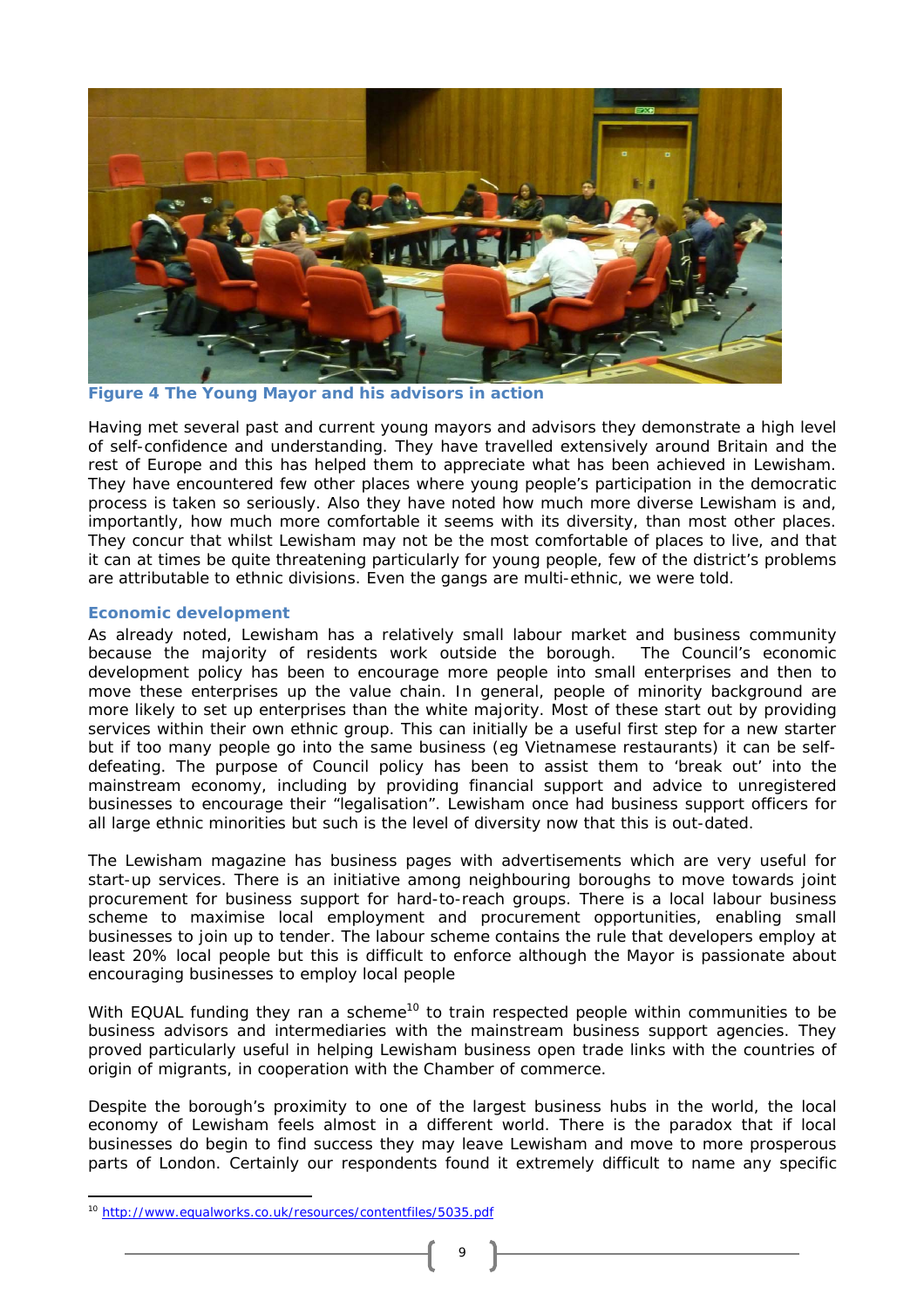businesses that had been born and then flourished over a long period in the local economy. The Council did not seem to have any particular initiative to encourage the mixing and merging of business people from different cultural background to try and innovate new business models and projects, and were not aware of any such businesses locally.

## **Conclusion**

Lewisham exhibits many of the advantages and some of the disadvantages of being part of one of the great world cities. It is intensely fluid and dynamic and yet parochial; within sight of global centres of political and financial power and yet isolated and shut out from them; economically and socially homogeneous and politically egalitarian, but dictated to by more powerful trends towards polarisation and exclusion; its normality is a state of intense ethnic diversity and mixing, and yet it is part of a national culture and system of governance which remains segregated and ill at ease with cosmopolitanism.

But, whilst the borough is even less the master of its destiny than most localities in a global economy, it shows a remarkable energy and determination to control those tools available to it and exercise them single-mindedly and creatively within a firm set of values and towards clear goals.

Lewisham recognises that whilst it may enjoy more relaxed intercultural climate than most places, inter-ethnic relations are only one of several interfaces and lines of potential division in modern society, and that one cannot solve one whilst failing to deal with the others. Atomisation and alienation and of people from each, within the labour market, as consumers, in neighbourhoods and across generations are equally serious and Lewisham finds itself at the leading edge of trends which will affect many other places. In the Light of this Lewisham is particular notable for its commitment to communication, co-production and conviviality, not only between people but within and between the local authority and the residents. Much of what it is doing is still experimental and will not all bear fruit, but the important thing here is that whilst Lewisham may be a ship on choppy seas, but it feels like it is charting its own course rather than cast adrift on the prevailing currents.

Having said this it is going to become increasingly difficult for the borough to follow its preferred course in the face of severe public sector funding cuts. One of the consequences is the decision of the Council to close five of its branch libraries, which would seem counterproductive to its desire to support services and build conviviality in neighbourhoods. This is just example of how difficult it will be for the borough to maintain a close correlation between its principles and the hard realities which face it.

There are areas of the borough which require further investigation in subsequent visits. As already mentioned, the role of civil society is considered to be significant and growing but its voice was little heard during the first visit. Education was discussed tangentially but needs a closer look. Crime, security and the role of the police also needs to be explored, particularly whether there are any significant ethnic dimensions to this. For example, as recently as 2008- 09, the Metropolitan Police recorded 466 racist crimes in Lewisham making it the second worst borough in London after Westminster<sup>11</sup>. These figures do not tally with the picture of postracial Lewisham we were presented with on the visit.

It would be wrong to judge the ultimate success of Lewisham's participation in ICC by one initiative or project but it is difficult not to see the Surrey Canal development, and the relationship of the borough with Renewal as iconic. We will follow this with great interest.

## **Recommendations**

 $\overline{\phantom{a}}$ 

1. Lewisham could maximise the innovation potential of diversity by developing a scheme which encourages contacts between start-up businesses, in particular across ethnic lines, and

<sup>11</sup> Accessed at http://www.emmainteractive.com/index.php?option=com\_content&task=view&id=18741&Itemid=3429